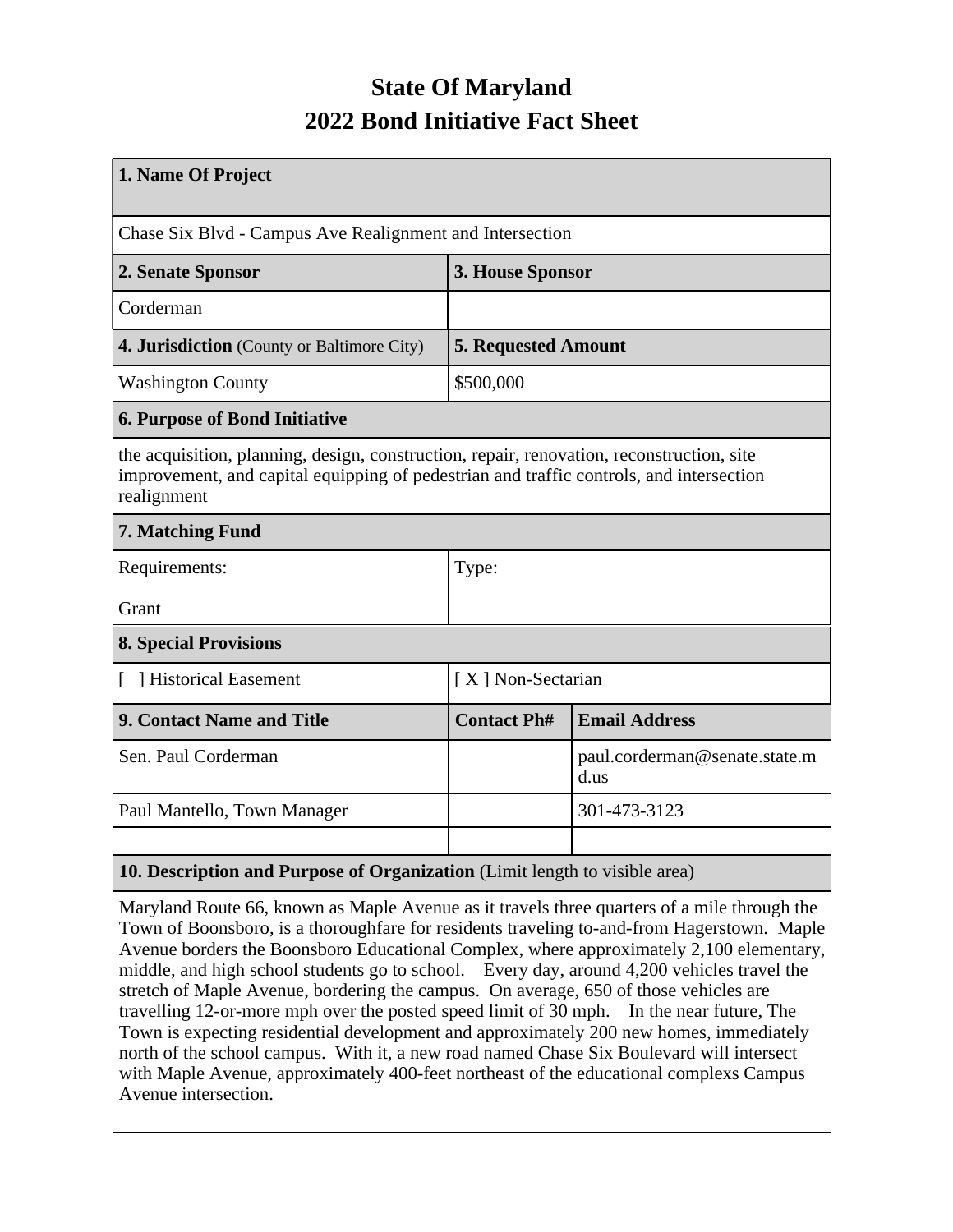## **11. Description and Purpose of Project** (Limit length to visible area)

High traffic, speeding, and absence of crosswalks to safely ferry students across Maple Avenue to campus creates a dangerous school environment. Increased traffic created by an offset Chase Six Blvd. will worsen the existing safety and traffic issues. Staff met with developer and SHA to discuss solutions. With present issues, only option is to realign Chase Six Boulevard and Campus Avenue to intersect. Working with the developers engineering staff, we drafted a concept plan for the realignment and intersection, and a preliminary cost estimate (\$500,000). An intersection creates the crosswalks/sidewalks needed to safely ferry students walking to-and-from campus. A traffic light will serve to slow traffic on Maple Avenue and control traffic during arrival/dismissal. The Town and the WCPS pledged all available resources to complete the project. The Developer pledged the cost/completion of engineering work needed to realign Campus Avenue.

*Round all amounts to the nearest \$1,000. The totals in Items 12 (Estimated Capital Costs) and 13 (Proposed Funding Sources) must match. The proposed funding sources must not include the value of real property unless an equivalent value is shown under Estimated Capital Costs.*

| <b>12. Estimated Capital Costs</b>                                     |           |  |  |  |  |  |
|------------------------------------------------------------------------|-----------|--|--|--|--|--|
| <b>Acquisition</b>                                                     |           |  |  |  |  |  |
| <b>Design</b>                                                          | \$50,000  |  |  |  |  |  |
| <b>Construction</b>                                                    | \$500,000 |  |  |  |  |  |
| Equipment                                                              |           |  |  |  |  |  |
| <b>Total</b>                                                           | \$550,000 |  |  |  |  |  |
| 13. Proposed Funding Sources - (List all funding sources and amounts.) |           |  |  |  |  |  |
| Developer (8486 LLC.)                                                  | \$50,000  |  |  |  |  |  |
| FY23 Bond Initiative Request                                           | \$500,000 |  |  |  |  |  |
|                                                                        |           |  |  |  |  |  |
|                                                                        |           |  |  |  |  |  |
|                                                                        |           |  |  |  |  |  |
|                                                                        |           |  |  |  |  |  |
|                                                                        |           |  |  |  |  |  |
|                                                                        |           |  |  |  |  |  |
|                                                                        |           |  |  |  |  |  |
|                                                                        |           |  |  |  |  |  |
|                                                                        |           |  |  |  |  |  |
| <b>Total</b>                                                           | \$550,000 |  |  |  |  |  |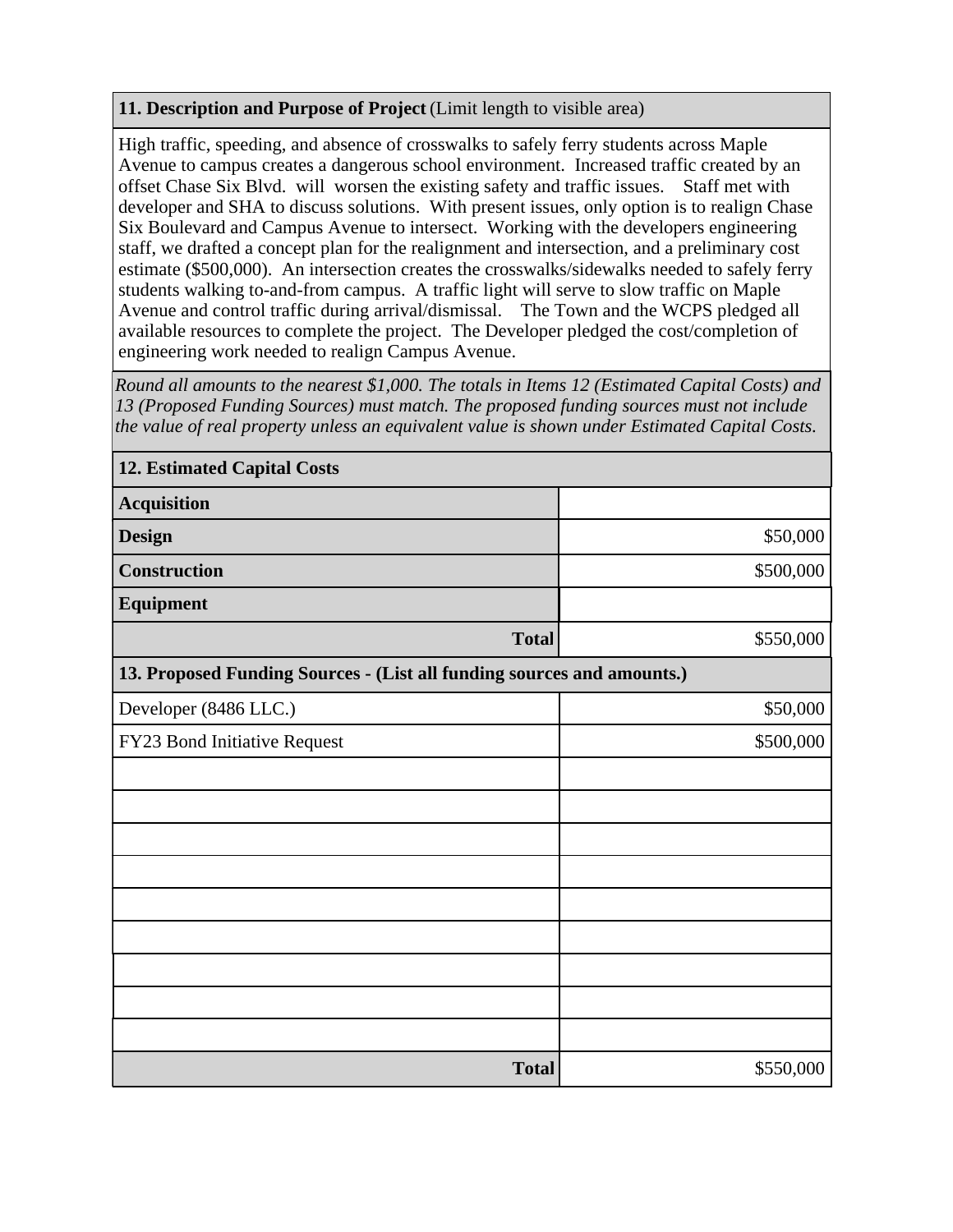| 14. Project Schedule (Enter a date or one of the following in each box. N/A, TBD or Complete) |  |                        |                                        |                                                                                         |                                                                                 |                                                  |                                                                                              |                              |  |
|-----------------------------------------------------------------------------------------------|--|------------------------|----------------------------------------|-----------------------------------------------------------------------------------------|---------------------------------------------------------------------------------|--------------------------------------------------|----------------------------------------------------------------------------------------------|------------------------------|--|
| <b>Begin Design</b>                                                                           |  | <b>Complete Design</b> |                                        |                                                                                         | <b>Begin Construction</b>                                                       |                                                  |                                                                                              | <b>Complete Construction</b> |  |
| 04/01/2022                                                                                    |  |                        | 5/31/2022                              |                                                                                         |                                                                                 | 07/01/2022                                       |                                                                                              | 10/31/2022                   |  |
| <b>15. Total Private Funds</b><br>and Pledges Raised                                          |  |                        |                                        | <b>16. Current Number of People</b><br><b>Served Annually at Project</b><br><b>Site</b> |                                                                                 |                                                  | 17. Number of People to be<br><b>Served Annually After the</b><br><b>Project is Complete</b> |                              |  |
| 50000.00                                                                                      |  |                        |                                        | 6000                                                                                    |                                                                                 | 6000                                             |                                                                                              |                              |  |
| 18. Other State Capital Grants to Recipients in the Past 15 Years                             |  |                        |                                        |                                                                                         |                                                                                 |                                                  |                                                                                              |                              |  |
| <b>Legislative Session</b>                                                                    |  |                        | <b>Amount</b>                          |                                                                                         | <b>Purpose</b>                                                                  |                                                  |                                                                                              |                              |  |
| <b>FY20</b>                                                                                   |  |                        |                                        | \$25,000<br><b>Boonsboro Parking Lot</b>                                                |                                                                                 |                                                  |                                                                                              |                              |  |
| <b>FY22</b>                                                                                   |  |                        | \$115,000                              |                                                                                         |                                                                                 | Keedysville Spring Weir Wall Repair & Renovation |                                                                                              |                              |  |
|                                                                                               |  |                        |                                        |                                                                                         |                                                                                 |                                                  |                                                                                              |                              |  |
| <b>MD</b>                                                                                     |  |                        |                                        |                                                                                         |                                                                                 |                                                  |                                                                                              |                              |  |
| 19. Legal Name and Address of Grantee                                                         |  |                        |                                        |                                                                                         |                                                                                 | <b>Project Address (If Different)</b>            |                                                                                              |                              |  |
| Town of Boonsboro<br>21 N. Main Street<br>Boonsboro, MD 21713                                 |  |                        |                                        |                                                                                         | <b>Boonsboro Educational Complex</b><br>10 Campus Avenue<br>Boonsboro, MD 21713 |                                                  |                                                                                              |                              |  |
| 2A - Washington County<br>20. Legislative District in<br><b>Which Project is Located</b>      |  |                        |                                        |                                                                                         |                                                                                 |                                                  |                                                                                              |                              |  |
| 21. Legal Status of Grantee (Please Check One)                                                |  |                        |                                        |                                                                                         |                                                                                 |                                                  |                                                                                              |                              |  |
| <b>Local Govt.</b>                                                                            |  |                        | <b>For Profit</b>                      |                                                                                         | <b>Non Profit</b>                                                               |                                                  | Federal                                                                                      |                              |  |
| [X]                                                                                           |  |                        | $\begin{bmatrix} 1 \end{bmatrix}$      |                                                                                         | $\begin{bmatrix} \end{bmatrix}$<br>$[\ ]$                                       |                                                  |                                                                                              |                              |  |
| 22. Grantee Legal Representative                                                              |  |                        |                                        |                                                                                         | 23. If Match Includes Real Property:                                            |                                                  |                                                                                              |                              |  |
| Name:                                                                                         |  | Paul Mantello          |                                        |                                                                                         | <b>Has An Appraisal</b><br><b>Been Done?</b>                                    |                                                  | Yes/No                                                                                       |                              |  |
| <b>Phone:</b>                                                                                 |  | 3014733123             |                                        |                                                                                         |                                                                                 |                                                  |                                                                                              |                              |  |
| <b>Address:</b>                                                                               |  |                        | If Yes, List Appraisal Dates and Value |                                                                                         |                                                                                 |                                                  |                                                                                              |                              |  |
| 21 N. Main St.<br>Boonsboro, MD 21713                                                         |  |                        |                                        |                                                                                         |                                                                                 |                                                  |                                                                                              |                              |  |
|                                                                                               |  |                        |                                        |                                                                                         |                                                                                 |                                                  |                                                                                              |                              |  |
|                                                                                               |  |                        |                                        |                                                                                         |                                                                                 |                                                  |                                                                                              |                              |  |
|                                                                                               |  |                        |                                        |                                                                                         |                                                                                 |                                                  |                                                                                              |                              |  |
|                                                                                               |  |                        |                                        |                                                                                         |                                                                                 |                                                  |                                                                                              |                              |  |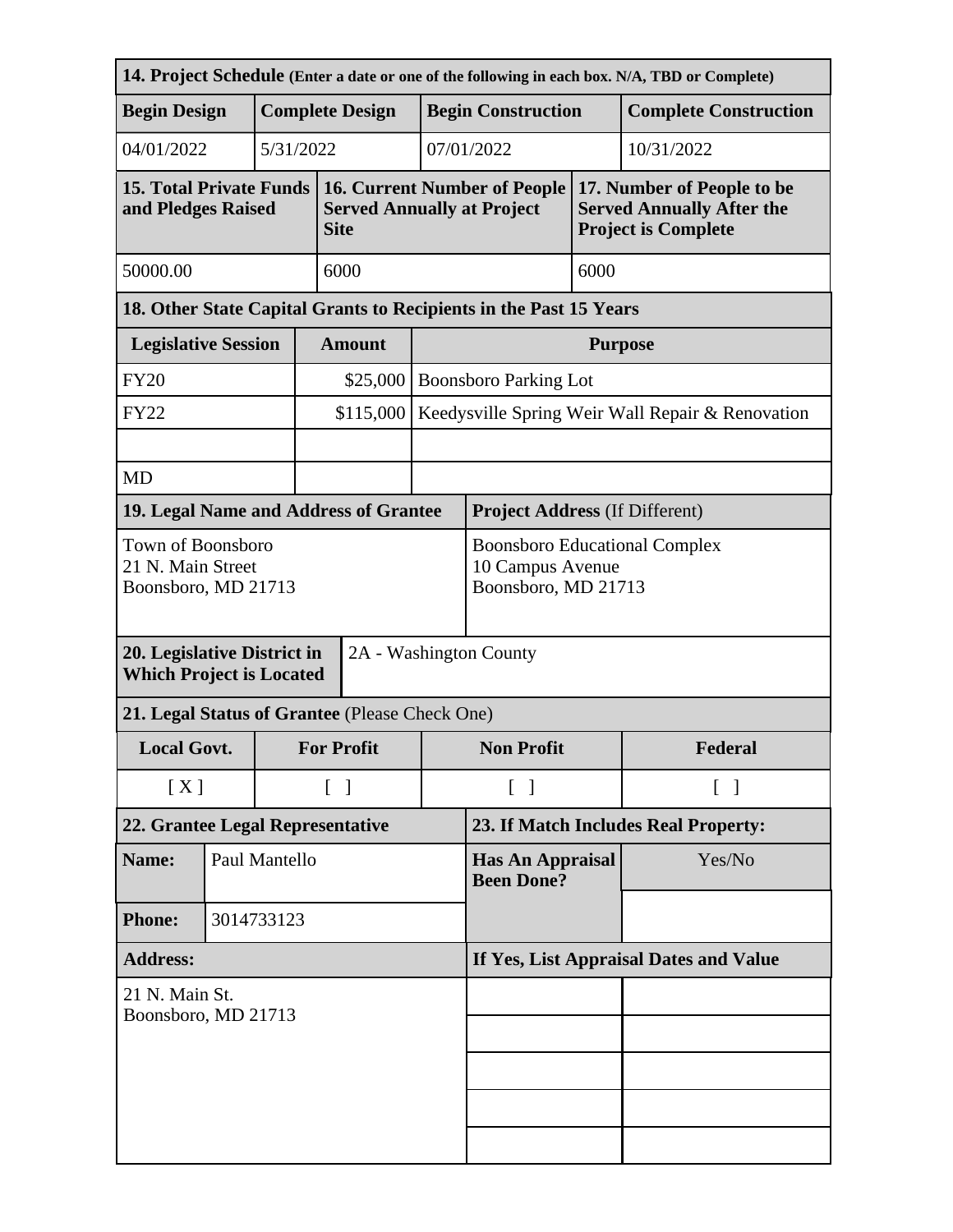| 24. Impact of Project on Staffing and Operating Cost at Project Site                         |                                                                                      |                          |                                           |                                                       |                                             |  |  |  |  |
|----------------------------------------------------------------------------------------------|--------------------------------------------------------------------------------------|--------------------------|-------------------------------------------|-------------------------------------------------------|---------------------------------------------|--|--|--|--|
| Current # of<br><b>Employees</b>                                                             | Projected # of<br><b>Employees</b>                                                   |                          | <b>Current Operating</b><br><b>Budget</b> |                                                       | <b>Projected Operating</b><br><b>Budget</b> |  |  |  |  |
| 200                                                                                          | 200                                                                                  |                          | 0.00                                      |                                                       | 0.00                                        |  |  |  |  |
|                                                                                              | 25. Ownership of Property (Info Requested by Treasurer's Office for bond purposes)   |                          |                                           |                                                       |                                             |  |  |  |  |
| A. Will the grantee own or lease (pick one) the property to be improved?<br>Own              |                                                                                      |                          |                                           |                                                       |                                             |  |  |  |  |
| B. If owned, does the grantee plan to sell within 15 years?<br>N <sub>o</sub>                |                                                                                      |                          |                                           |                                                       |                                             |  |  |  |  |
| C. Does the grantee intend to lease any portion of the property to others?<br>N <sub>o</sub> |                                                                                      |                          |                                           |                                                       |                                             |  |  |  |  |
|                                                                                              | D. If property is owned by grantee any space is to be leased, provide the following: |                          |                                           |                                                       |                                             |  |  |  |  |
|                                                                                              | <b>Lessee</b>                                                                        | <b>Terms</b> of<br>Lease | Cost<br><b>Covered</b>                    | <b>Square</b><br>Footage<br><b>Leased</b><br>by Lease |                                             |  |  |  |  |
|                                                                                              |                                                                                      |                          |                                           |                                                       |                                             |  |  |  |  |
|                                                                                              |                                                                                      |                          |                                           |                                                       |                                             |  |  |  |  |
|                                                                                              |                                                                                      |                          |                                           |                                                       |                                             |  |  |  |  |
|                                                                                              |                                                                                      |                          |                                           |                                                       |                                             |  |  |  |  |
|                                                                                              |                                                                                      |                          |                                           |                                                       |                                             |  |  |  |  |
|                                                                                              |                                                                                      |                          |                                           |                                                       |                                             |  |  |  |  |
|                                                                                              | E. If property is leased by grantee - Provide the following:                         |                          |                                           |                                                       |                                             |  |  |  |  |
|                                                                                              | <b>Name of Leaser</b>                                                                | Length of<br>Lease       | <b>Options to Renew</b>                   |                                                       |                                             |  |  |  |  |
|                                                                                              |                                                                                      |                          |                                           |                                                       |                                             |  |  |  |  |
|                                                                                              |                                                                                      |                          |                                           |                                                       |                                             |  |  |  |  |
|                                                                                              |                                                                                      |                          |                                           |                                                       |                                             |  |  |  |  |
|                                                                                              |                                                                                      |                          |                                           |                                                       |                                             |  |  |  |  |
|                                                                                              |                                                                                      |                          |                                           |                                                       |                                             |  |  |  |  |
|                                                                                              |                                                                                      |                          |                                           |                                                       |                                             |  |  |  |  |
| <b>26. Building Square Footage:</b>                                                          |                                                                                      |                          |                                           |                                                       |                                             |  |  |  |  |
| <b>Current Space GSF</b>                                                                     |                                                                                      | N/A                      |                                           |                                                       |                                             |  |  |  |  |
| <b>Space to be Renovated GSF</b>                                                             |                                                                                      | N/A                      |                                           |                                                       |                                             |  |  |  |  |
| <b>New GSF</b>                                                                               |                                                                                      | N/A                      |                                           |                                                       |                                             |  |  |  |  |